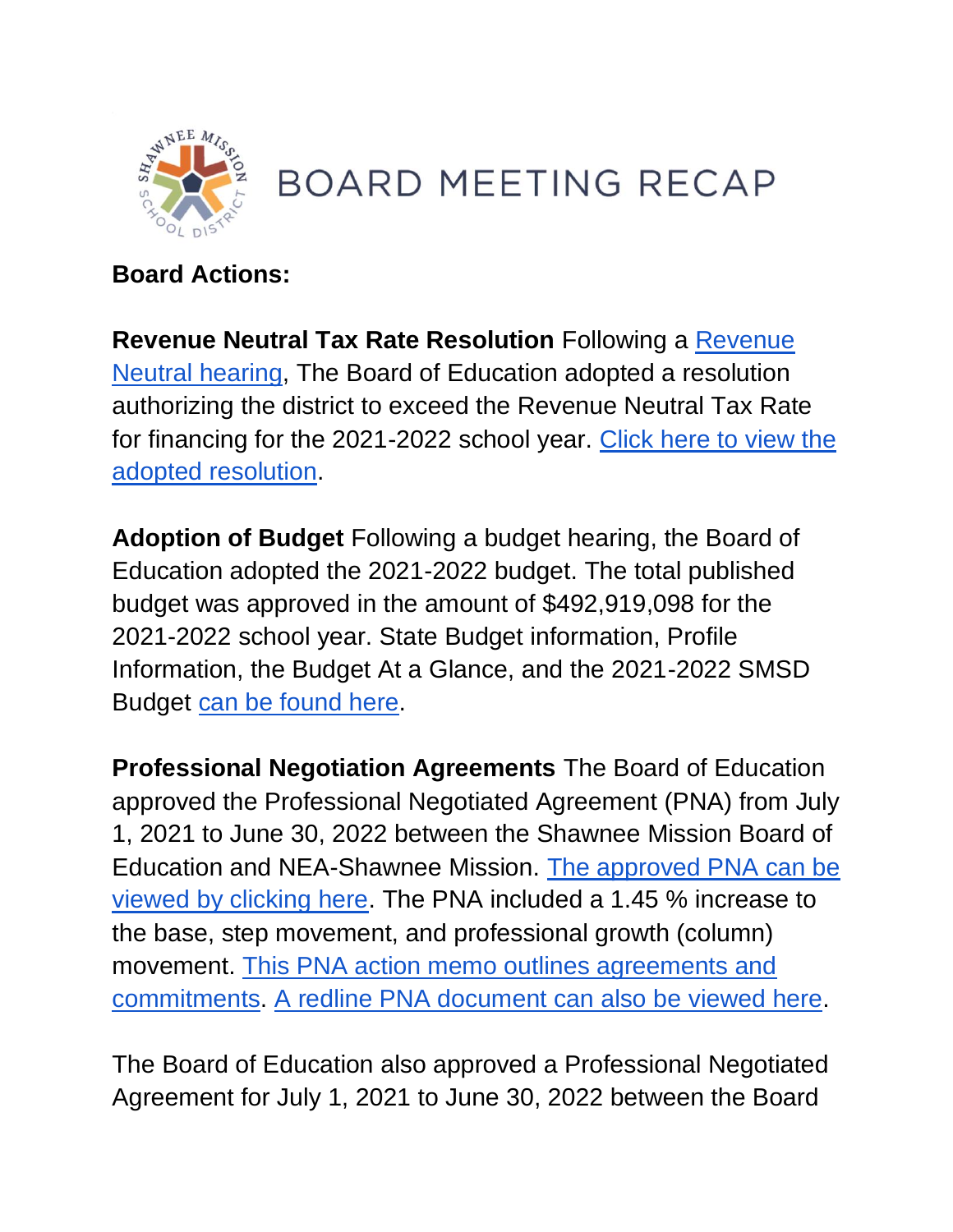and the NEA Shawnee Mission Parent Educators. [Click here for](http://go.boarddocs.com/ks/smsd/Board.nsf/goto?open&id=C63RCJ683A4D)  [more information.](http://go.boarddocs.com/ks/smsd/Board.nsf/goto?open&id=C63RCJ683A4D)

From the Superintendent Report:



## **SM North Branding Update**

Superintendent Dr. Michelle Hubbard shared that the Shawnee Mission North administrative team has been working with the DLR Group on branding the Shawnee

Mission North bison mascot. The goal is to hone in on the preferred visual for their new logo. Once they receive visuals back from DLR Group, Principal David Ewers will work with the Student Council, Building Leadership Team, and Site Council to solicit feedback. Shawnee Mission North will make a final recommendation to the superintendent with the branded logo. It is the goal at SM North to launch the new logo in mid-September.



**Welcome Back Students** Dr. Hubbard shared that since the last Board of Education meeting, the Shawnee Mission School District welcomed students in grades Pre-K through 12 back to school. "It has been a fantastic start, and I know many

of you joined me in greeting students when they arrived," Hubbard expressed. Across the district, teachers and students are working to get to know each other, reviewing classroom traditions and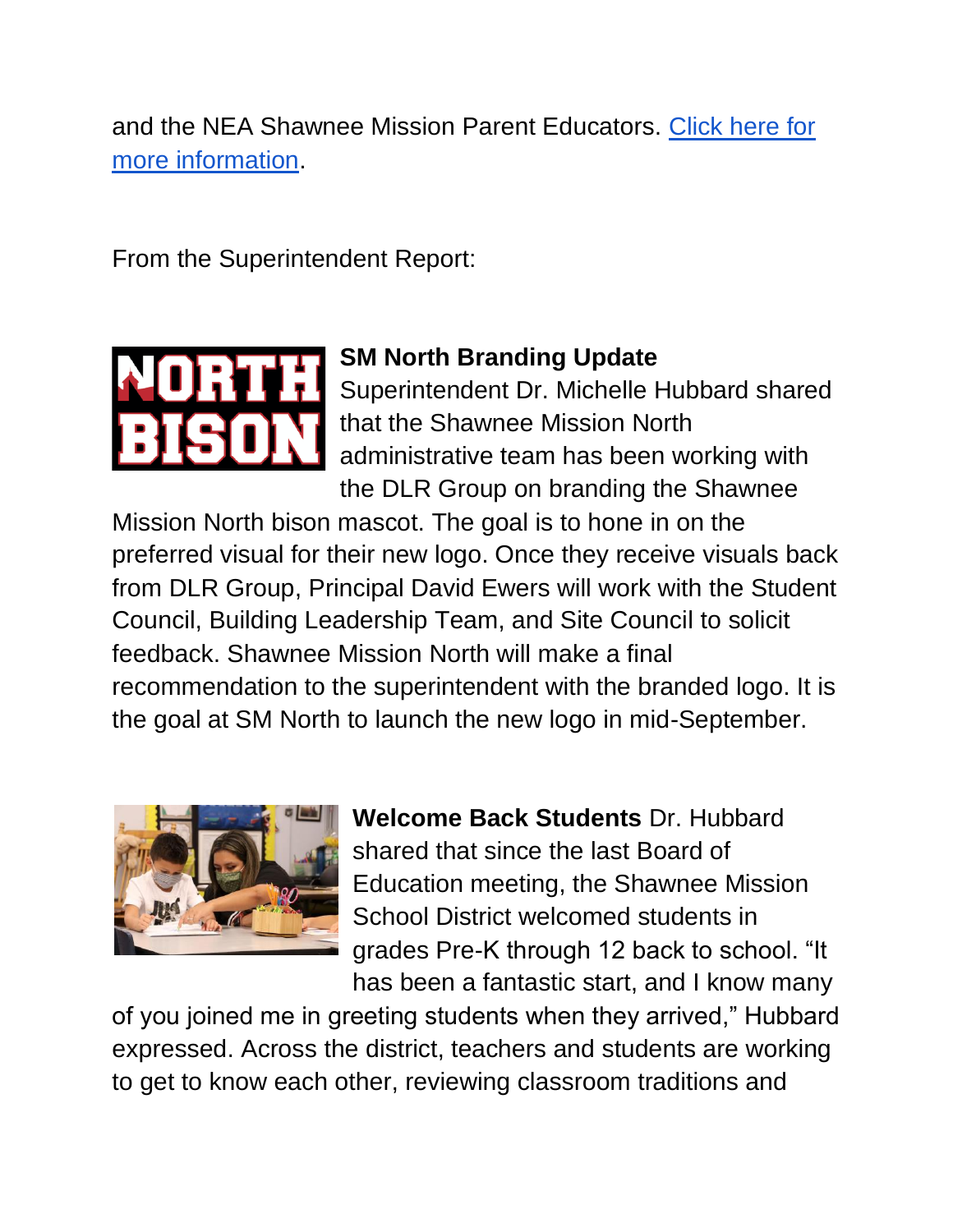routines, and are focused on learning. "We thank everyone who has worked to help students get back in the classroom and begin a new year," Dr. Hubbard shared. "It is fantastic to see our students in the classroom and we are excited for all that is ahead for them this school year."



**Perfect ACT** Tongtong Yi , a senior at Shawnee Mission East High School, earned a perfect 36 composite score on the ACT exam. Yi is very involved at Shawnee Mission East, serving on Student Council,

SHARE, Shawnee Mission East's student-led community service program, and the National Honor Society, to name just a few of his activities. He is interested in pursuing a career related to medicine. Less than one-tenth of one percent of all ACT testtakers earn a perfect composite score on the ACT.



**Nominate an SMSD Teacher** Everyone in our community is invited to nominate an SMSD educator for the Kansas Teacher of the Year award. This honor recognizes excellent teachers across the state, and the

person named Kansas Teacher of the Year is able to enter the National Teacher of the Year competition. Natalie Johnson-Berry, SM North English Language Arts educator, is currently a Region 3 Secondary finalist for state teacher of the year. She was honored last spring alongside Crystal Brower, a kindergarten teacher at Shawanoe. [Click here for more information and nomination forms.](https://www.smsd.org/about/news-archives/news-archive-details/~board/2021-2022-district-news/post/nominate-an-outstanding-smsd-teacher)